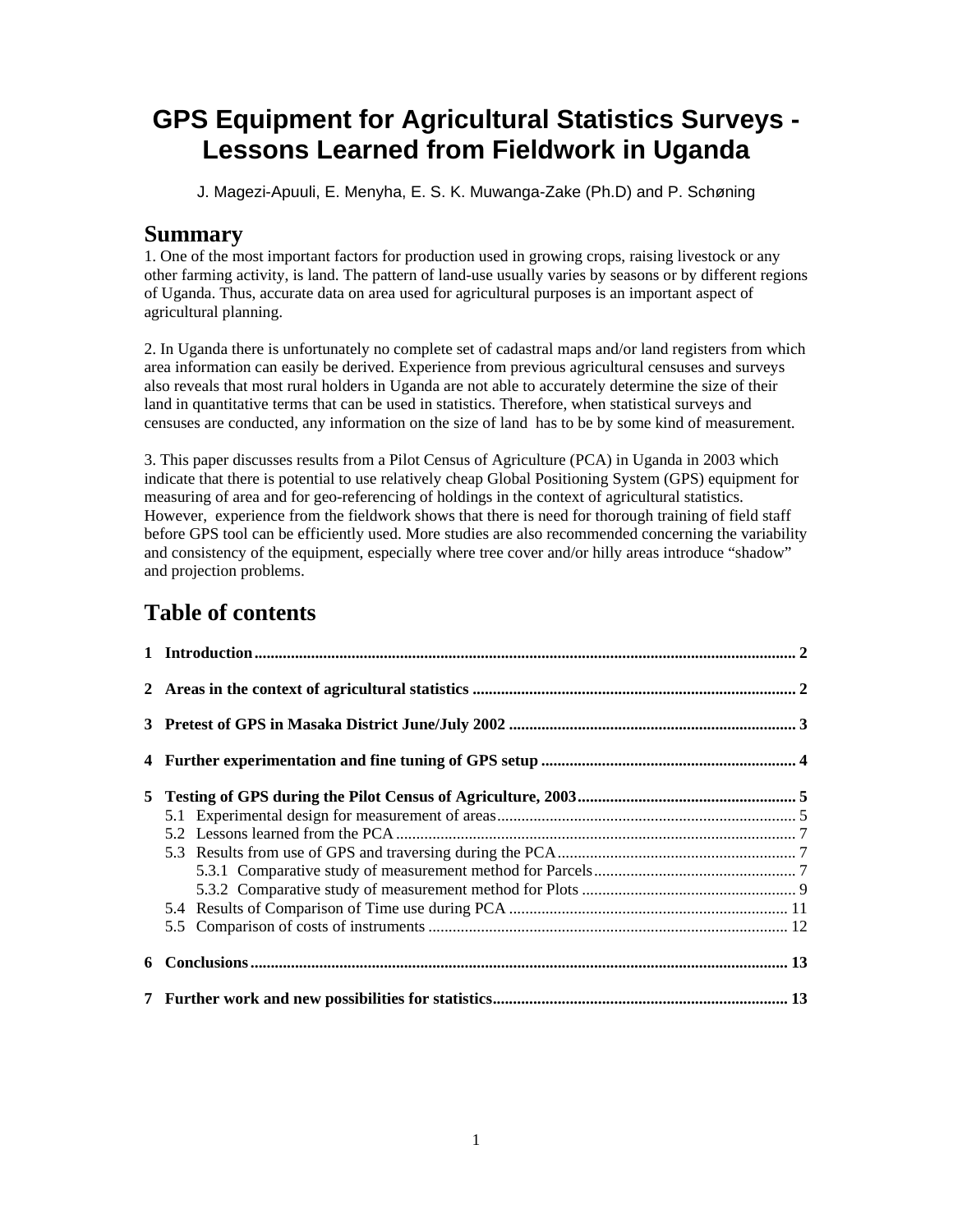# **1 Introduction**

1. The Uganda Government has taken strategic decisions to make poverty eradication the over-riding objective of agricultural development through the Plan for Modernization of Agriculture (PMA). The objective is amongst others to give priority to agriculture as the engine for economic growth and poverty eradication as well as to transform small holding farmers from subsistence to producing for the market.

2. The existing agricultural statistics system in Uganda is weak, vulnerable and not able to meet modern user needs. Improvement or further development of the Uganda Agricultural Statistical system is therefore necessary.

3. This is the background for the "Systems for Strengthening Agricultural Statistics Project" (SSASP), a twinning project between the Uganda Bureau of Statistics (UBOS) and Statistics Norway (SN).

4. The overall objective of the SSASP is to strengthen the ability of UBOS to identify the needs and then to produce and disseminate agricultural statistics information to national and international users. Baseline statistics and tools for monitoring effects of the implementation of the PMA are priority objectives.

5. The SSASP project started in 2002 and is funded by NORAD with a total of NOK 18.5 mill over three years.

6. Uganda Agricultural Censuses, considered as the backbone of the agricultural statistics system, were conducted in 1963/65 and in 1990/91. UBOS is currently planning for another Census of Agriculture and Livestock slated for 2005. As a consequence, the first 18 months of the SSASP was mainly concentrated in preparing and conducting a Pilot Census of Agriculture (PCA).

7. The basic objective with the PCA is to get experiences with tools and questionnaires, organization, economic impacts and logistics ahead of a full Census. However in addition, the extended PCA 2003 gave experience with, and possibilities for comparison between different tools and methods used for area calculation, yield measurement and thus calculation of crop production. Of which especially the latter is regarded as a very difficult and costly task in many developing countries.

8. As a result of experimental design of the PCA, a simple handheld tool for Global Positioning Systems (GPS) is tested and introduced as a cost-efficient tool for area measurement and for georeferencing of holdings. Thereby UBOS has also embarked on the building of capacity for more extensive use of Geographical Information Systems and Technology (GIS/GIT) in the context of agricultural statistics in Uganda for the years to come.

# **2 Areas in the context of agricultural statistics**

1. One of the most important factors for production used in growing crops, raising livestock or any other farming activity, is land. The pattern of land-use usually varies by seasons or by different regions of the country. Thus, accurate data on area used for agricultural purposes is an important aspect of agricultural planning.

2. Total land operated by the holder (i.e. the agricultural holding) is a crucial variable for the analysis of agricultural data. The area of a holding may vary from time to time. A holder may sell or leave part of his/her holding or he/she may buy or rent from others.

3. At any time the holder has the option to fully or partially utilize the holding. Thus the proportion of the holding under crop also varies from season to season or from year to year. Since production can be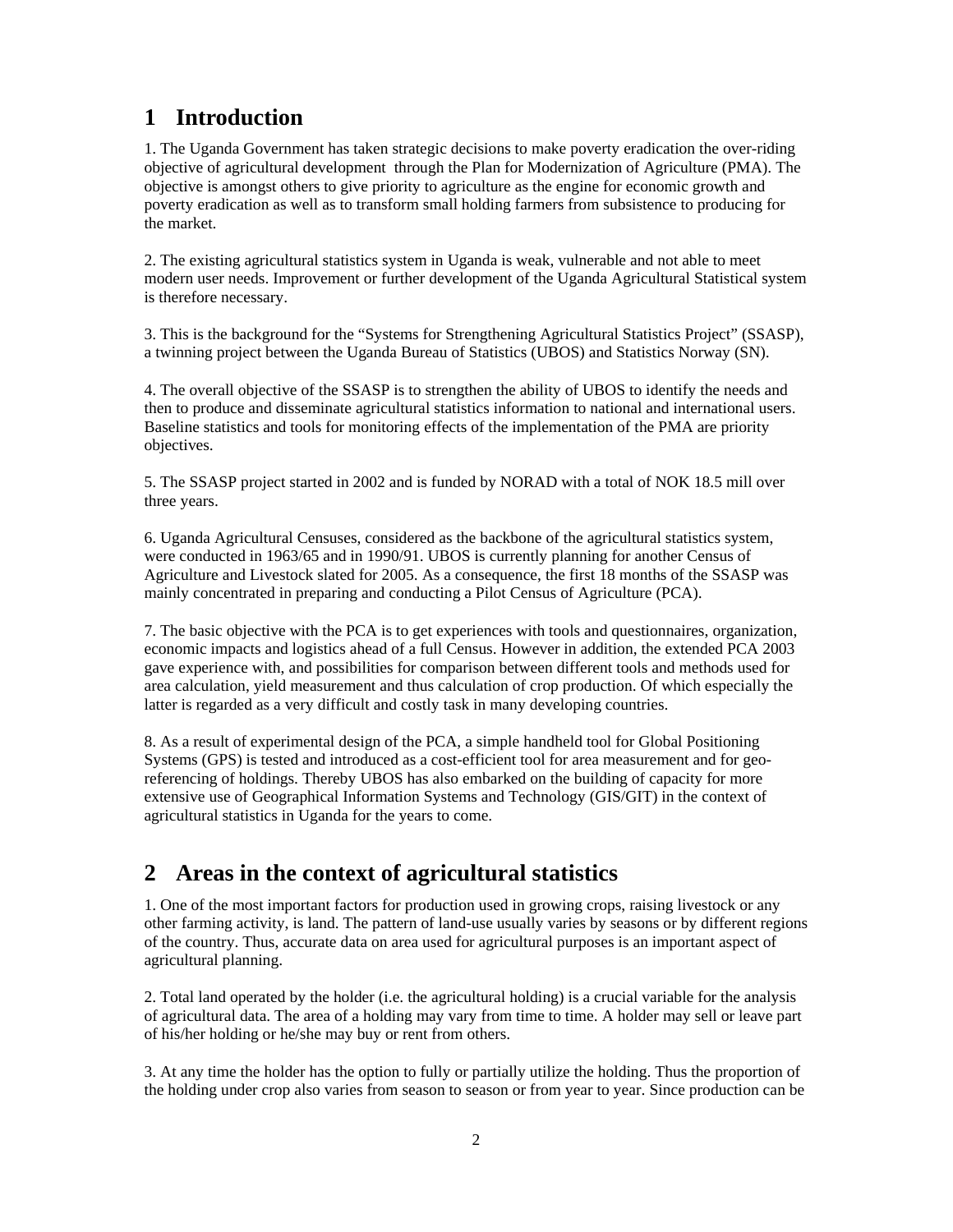estimated as a product of Yield and Area, there is definite relationship between area planted and amount of crop harvested. The product can easily be computed in the case crops are grown in pure stand. The problem is however more complex if crops are in mixed stand.

4. Agriculture is indeed an area-based industry. Crop and forest products is directly linked to area size and the area quality. Even highly industrialized "zero grazing" models for animal rearing and piggeries are in the end depending on area based crop production. Thus accurate and timely information of agricultural areas is one of the very core variables in all agricultural statistical censuses and surveys.

5. Area measurement for use in traditional agricultural statistics has a twofold objective:

- To determine the structural changes of the agricultural holdings i.e. changes in total area size of the holding, size of the different land use categories and also to follow possible fragmentation or aggregation of farmland.
- To enable for determination of the potential and actual agricultural production by calculation of total crop production as a function of yield and area

6. Reliable estimation of annual production of food crops and other agricultural commodities are very important, for a developing country such as Uganda which is making serious efforts to tackle the problem of feeding her population, diversifying her export crops and, thus, raising the living standards of her people. Unfortunately, there have been major methodological problems in the estimation of crop production in developing countries, particularly in Africa.

7. Geo referencing of agricultural holdings in the context of agricultural statistics become relevant as Geographical Information Systems and Tools (GIS/GIT) is widely introduced in research institutions and civil administration planning units. Exact positioning of holding center and even of parcels and crop-plots can be combined with other geo referenced thematic information and digital base maps for spatial analyses and planning.

# **3 Pretest of GPS Equipment in Masaka District, June/July 2002**

1. In Uganda there is no complete cadastral map or land register that includes information about holding areas. Experience from previous surveys and censuses also reveals that most of the holders in rural Uganda are not able to accurately determine the size of their land in useable quantitative units. As a consequence, all information about size of land has to be collected from scratch by measuring.

2. Experience from area measurement during the Agricultural Censuses in 1963/65 and 1990/91, indicates that the measuring of areas by measuring tape (or wheel) combined with compass use and traversing the perimeter of the selected area is a fairly accurate but very time consuming method. The accuracy of this method however depends on the enumerators capacity to read the compass and tape measures and also to which extent approximation to the actual shape of the parcel or plot has to be done – the so called "give and take approach". Also the cost for instruments like high quality compass and measuring tapes are considerable.

3. On this background it was decided to look for alternative methods for area measurements already as the pre test for the Uganda Census of Agriculture and Livestock was conducted in Masaka district June/July 2002.

4. As a direct consequence, two hand held GPS of the type Magellan Meridian (www.magellan.com) was used on experimental basis in order for area calculation of crop-plots and parcels as well as for geo-referencing of the holding during the pretest.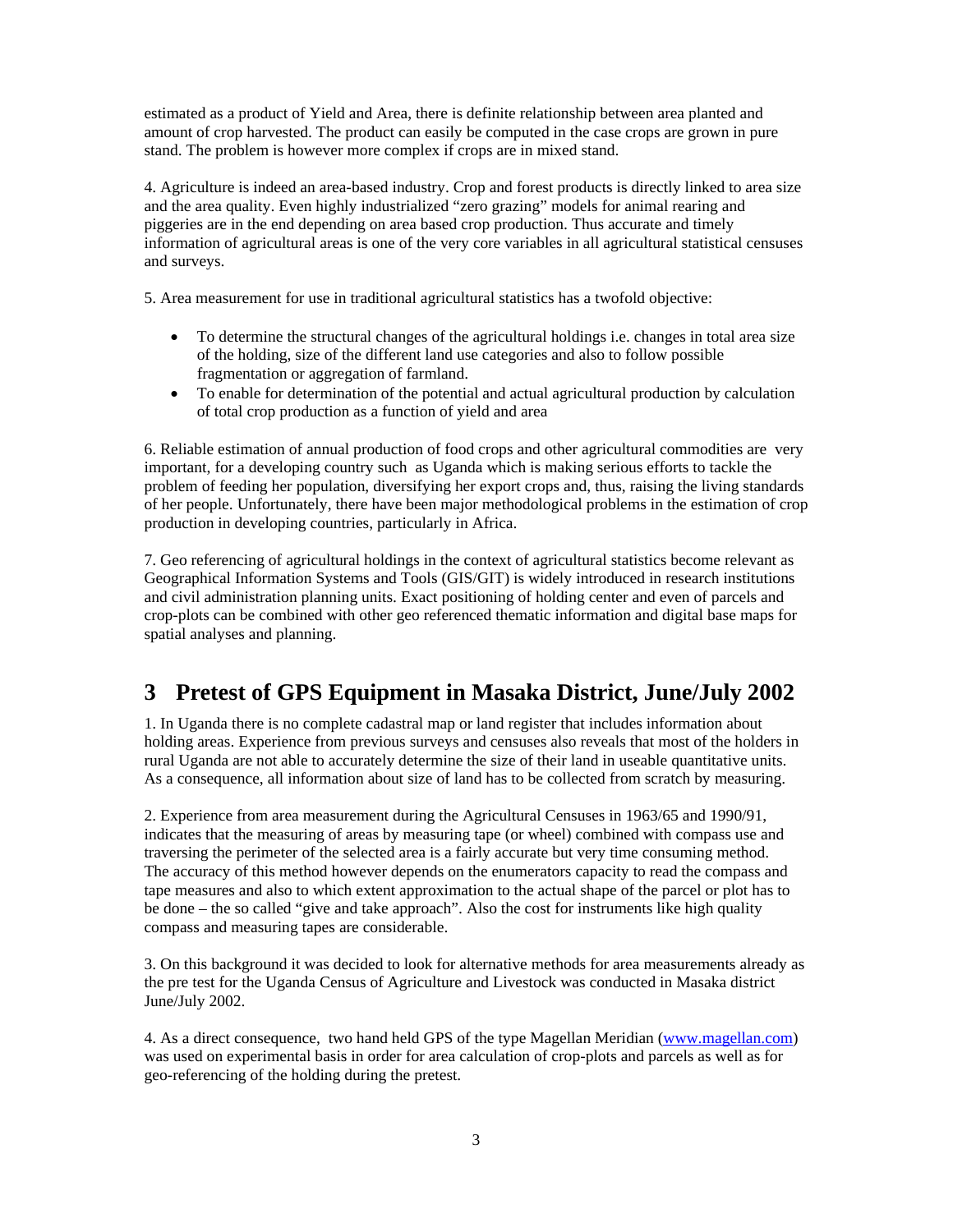5. An application for automatic calculation of areas based on recording the start position and the tracklog of the perimeters was introduced. The software was downloaded to the GPS tool by the Norwegian supplier specially for this exercise.

6. The GPS equipment is in principle a high precision digital watch combined with a signal receiver. It finds longitudes and latitudes on the earth's surface. The geographical position is found by continuously measuring the time a signal takes from satellites in the sky to the GPS tool on the earth surface. A obvious advantage that the GPS tool has compared to the traversing with tape&compass is that the perimeter of the area can be followed fairly quickly, accurately and completely.

7. The findings of the pretest was that compared to accurate but time consuming traversing of the same areas using compass and measuring tape, the average of the GPS registrations seemed to be of promising accuracy. However the variation in the repeated measurements caused some concern at this stage. GPS based calculation of areas was during the pretest done both by reading results from the device display directly and in addition by downloading the track-log polygons to a GIS software for storage, mapping and area calculations on a lap-top.

8. The registration of holding representation point co-ordinates caused no serious problems during the pre-test fieldwork. Several of the UBOS staff and enumerators involved had the opportunity to learn how to use the GPS tool.

## **4 Further Experimentation and Fine-tuning of GPS Setup**

1. GPS tools in sufficient numbers for use in the PCA turned out already to be available in UBOS. They were earlier procured and used in an effort to allocate coordinates to all units in the Uganda Business Register.

2. The tools available were of the type Garmin 12 or Garmin 12XL. Most of these tools already contained the necessary software to calculate areas. Information about upgrading for area calculation software can be found on the Garmin home pages (www.garmin.com).

3. In cooperation with experts from the National Biomass Study Project and geographers within UBOS, the instruments setup were optimized for such registrations i.e. the interval for registration recoded to the track-log was minimized and a suitable projection and co-ordinate system was agreed. The latter also to ensure for comparability with already existing digital thematic maps relevant for agriculture presentations and GIS analyses. The following setup specifications were agreed to be used:

**MAIN MENUE**  $\rightarrow$  Setup menu  $\rightarrow$  Navigation: Position frmt: hddd.ddddd<sup>o</sup> Map Datum: WGS 84 Units: Metric Heading: Auto E001<sup>°</sup> Degrees

**MAP WINDOW**  0.3 / PAN / OPT

**TRACK SETUP**  Record: Wrap Method: Time interval 00:00:10 Track setup→Calc area Units: sq mt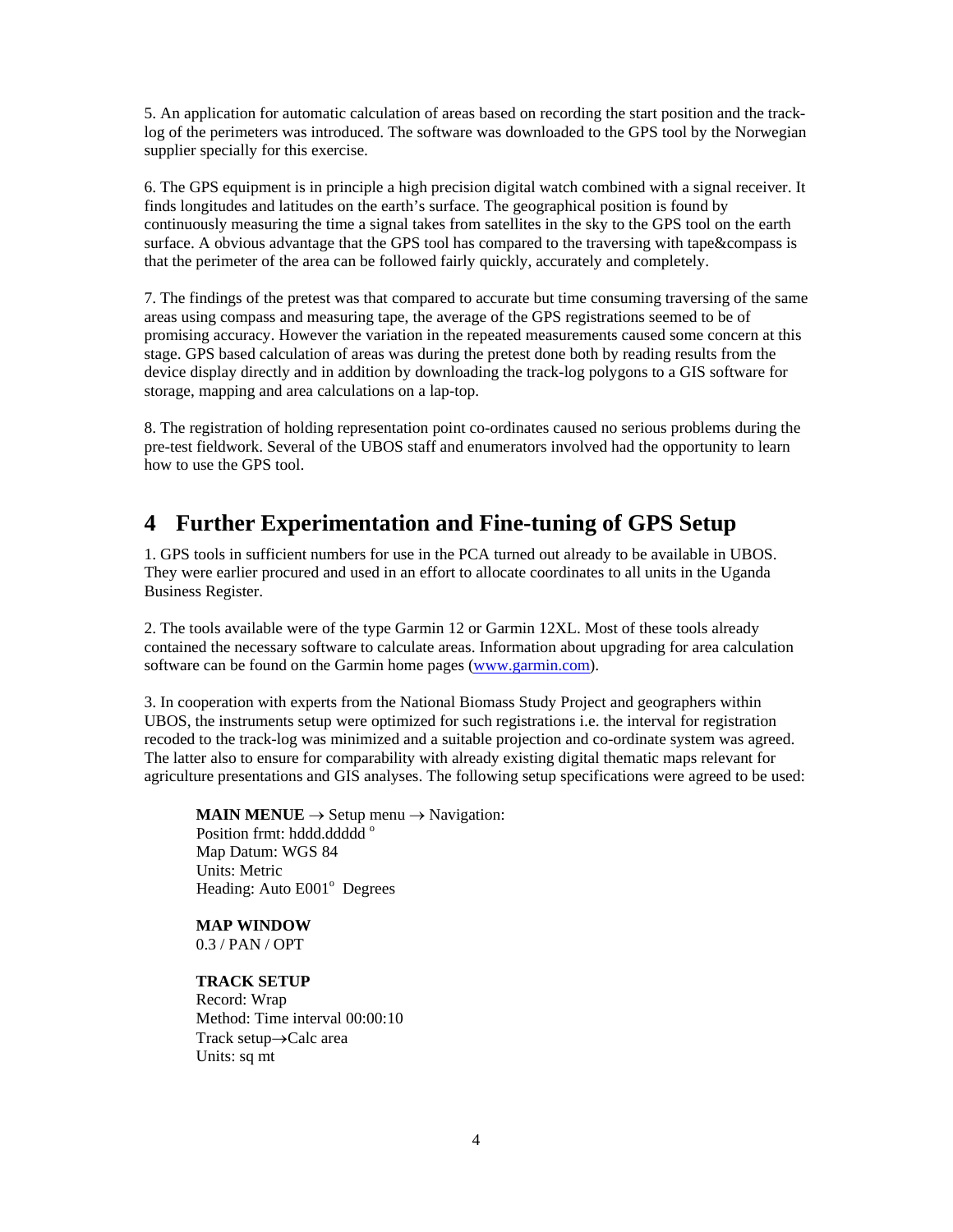4. During this preparatory experimentation the possibility for downloading vector data for each parcel and plot perimeter was discussed and tested (necessary PC software can be downloaded). For practical reasons this approach was not further followed up. Recording of parcel and plots polygons as vector data would require advanced and expensive systems for transferring large amounts of geographical data from the fieldwork into UBOS storing and processing facilities. In addition, the accuracy of the shape of the polygons registered with a handheld GPS without any adjustments facilities or access to WAAS techniques, would not fulfill technical requirements for use as cadastral maps. Finally cadastral mapping was also regarded as being outside the scope of a census of agriculture.

5. During October/November 2003 studies of accuracy and variation of the results of area measuring based on the use of GPS was carried out. Initial studies with repeated GPS measuring shows a reasonable variation around a true value accurately measured by tape and compass to  $483 \text{ m}^2$ illustrated as follows:

|                                      |        | Statistics Std. Error |
|--------------------------------------|--------|-----------------------|
| Number of observations               | 22     |                       |
| Mean                                 | 474.14 | 5.73                  |
| 95% Confidence Lower Bound 462.22    |        |                       |
| Interval for Mean Upper Bound 486.06 |        |                       |
| Median                               | 482.50 |                       |
| Variance                             | 722.89 |                       |
| <b>Std.</b> Deviation                | 26.89  |                       |
| Minimum                              | 407.00 |                       |
| Maximum                              | 510.00 |                       |
| Range                                | 103.00 |                       |

**Table 4.1. Plot area (m<sup>2</sup> ) measured by GPS. January 2003** 

6. As a result of the pretest and the following experimentation and fine-tuning, it was decided to go on and to expand the experimentation with the GPS tool during the PCA. The approach agreed for the PCA was to traverse the perimeter of the selected areas with the GPS, conduct readings of results of position and areas directly from the GPS display and finally recording the data into traditional statistical questionnaires.

### **5 Testing of GPS during the Pilot Census of Agriculture, 2003**

#### **5.1 Experimental design for measurement of areas**

1. The land area measured per holding selected for the PCA was limited to that one within the selected EA and included:

- The total area of the holding.
- The area of agricultural parcels and plots under various crops.
- Pasture land.

2. The experimental design of the PCA provided for four approaches to area estimation for three groups of holdings within each Enumeration Area (EA). Each EA had a total of 15 holdings selected, so each of the three randomly selected groups had 5 holdings. The experimental design for area measurements was as follows:

(i) Holders'/respondents' eye estimates of parcel and crop plot area was recorded on the 5 selected holdings in Group I.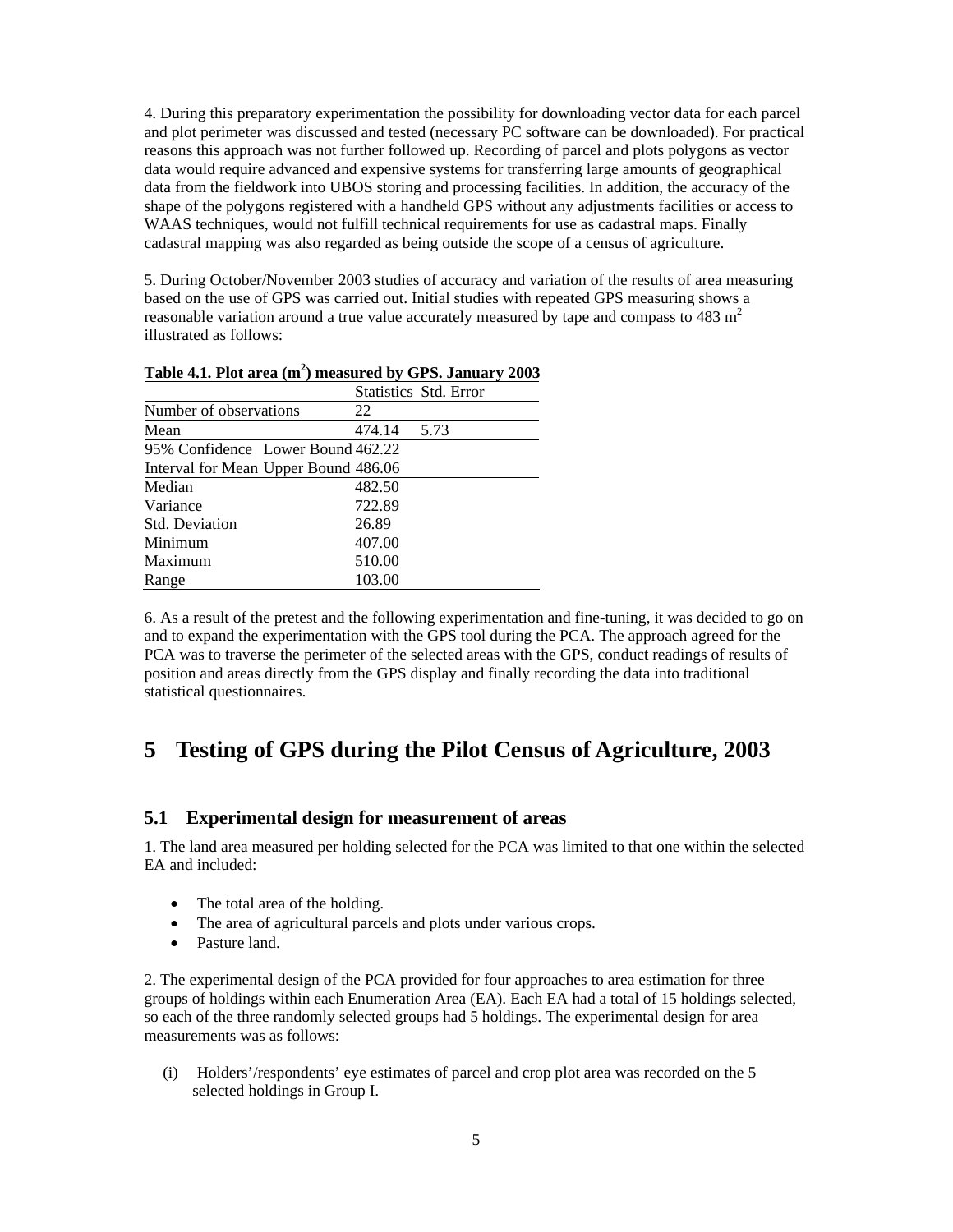- (ii) Enumerators' eye estimates of parcel and plot area was recorded on the 10 selected holdings in Groups II and III.
- (iii) Measuring using compass and measuring tapes was recorded on the 5 selected holdings in Group I.
- (iv) Measuring by use of GPS equipment was recorded for all the 15 holdings in the EA i.e for all the Groups I-III.

3. A sketch map of parcels and plots for each of the fifteen holdings in the EA had to be made in order both to plan the fioledwork, and to enable for finding back to the holding if later visits should be neccessary.

### **Figure 5.1. The concept of parcels and crop-plots on agricultural holdings in Uganda**



4.The area measurements and/or estimates for both parcels and plots were carried out in the following sequence:

- While walking around the holding to decide on the parcel boundaries and the number of plots to be found on the parcel, the holder's/respondent's area estimate were to be recorded in the appropriate form for the five selected holdings for Group I.
- The Enumerator would make his eye estimates and record it on the appropriate forms for the ten selected holdings in Groups II and III.
- The Enumerator would take measurements using compass and measuring tape (traversing) on five selected holdings in Group I, and record the measured results (meters and degrees) for each of the sides in the parcel/plot that was measured. Results was then recorded (bearings and lengths). Thereafter, the Enumerator would calculate the measured area and the closing error using the programmable calculator and record the final results.
- The Enumerator would do the area measurement using the GPS equipment for all parcels and plots in Group I –III and record it in the same forms.
- Finally the Supervisor and/or the team from UBOS/MAAIF crosschecked some selected parcels and plots by measuring, using GPS equipment.
- The Holders'/Respondents' eye-estimates and Enumerators' eye-estimates were made on different holdings to ensure independence of the two. Further, the actual measurements were to be carried out after the eye-estimates again to ensure independence. In both cases the eyeestimates would not be affected.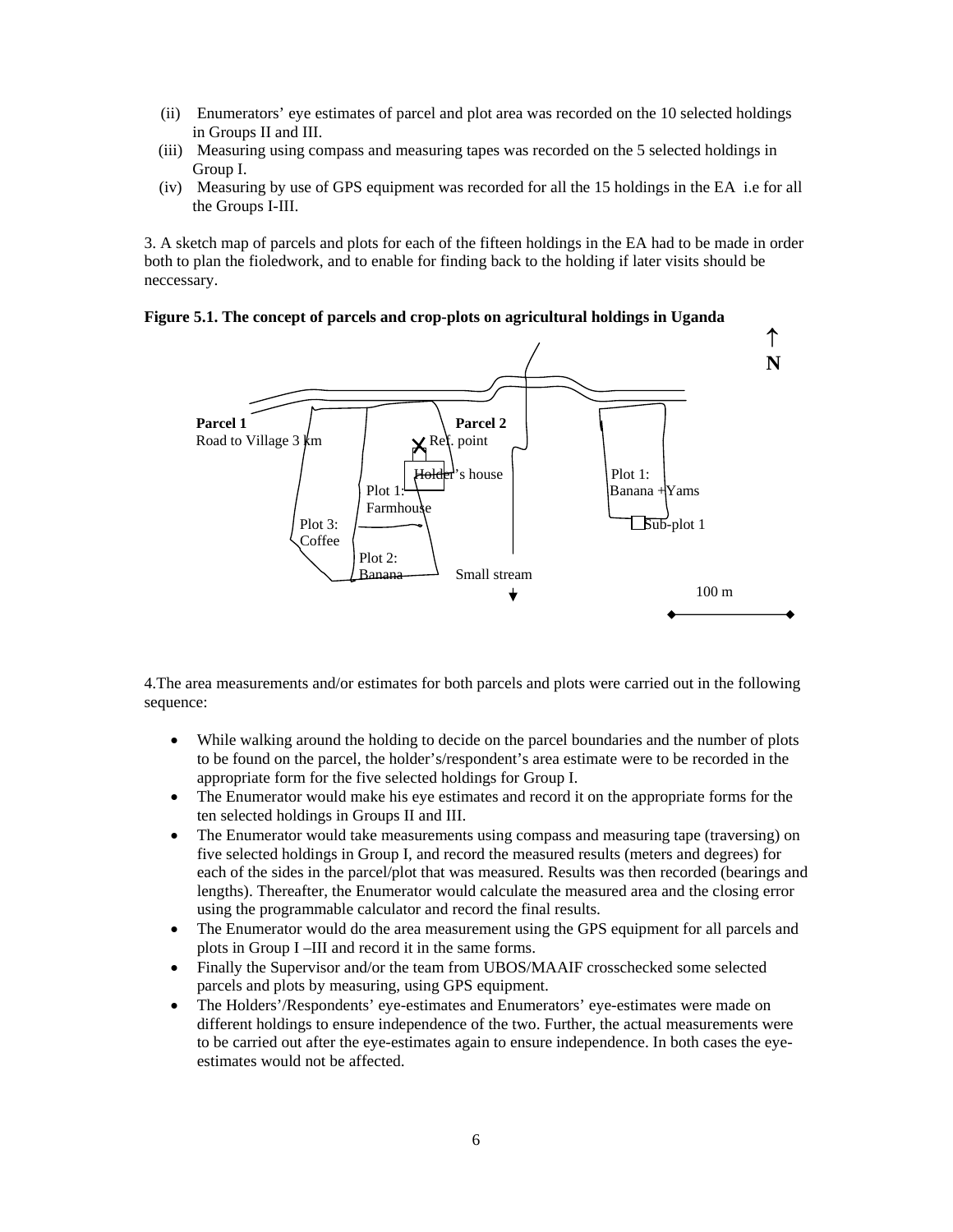### **5.2 Lessons learned from the PCA**

1. The way the GPS equipment was set up for the PCA, the area of each parcel and plot was calculated directly in square meters. Therefore, the value had to be converted to hectares (by dividing by 10,000) with two decimal places before information could be recorded in the appropriate questionnaire. Some enumerators had problems converting from Square Meters to Hectares. Others recorded the values in square meters directly on the forms and this caused some confusion in the data cleaning/data entry process.

2. Using a hand held GPS-tool is basically not much different from operating a cellular phone and thus possible for non-experts use. Enumerators and supervisors were instructed in the use of GPS-tool during the training course just before the PCA fieldwork started.

3. During the fieldwork it turned out to be necessary to repeat and further drill the routines for using the GPS equipment. Unfortunate changes of the setup of the instruments accidentally occurred and had to be corrected. However, in the end most of the enumerators managed to record both areas and coordinates according to the instructions.

4. Since the GPS tool is fast and easy to use compared to traversing with tape and compass, in some cases the enumerators only conducted GPS measurements and in spite of their instructions they did not follow up with the requested but cumbersome traversing of the same plot. It is also assumed that using the "high tech" GPS adds importance and status to the enumerator's work as he/she visits the holders.

5. During area measurement, the experience was that positioning from between 5 to 8 satellites for each observation were received. The expected accuracy when using a hand held GPS-tool without any corrections based on additional fixed ground stations or WAAS techniques is better than +/- 15 meters. This accuracy is acceptable when the objective is to geo-reference the holding for statistical use.

6. During the PCA fieldwork, problems were found with using the GPS-tools on plots and parcels where the tree canopy cover is dense. In addition, there were problems with area measuring in very steep terrains due to the difference between actual area and horizontal projections. Also struggling with some "shadow" effect when receiving signals from satellites in hilly terrain caused problems. A possible improvement will be to equip the GPS-tool with an external antenna device when used under extreme conditions. This is possible for the GARMIN 12XL tool.

### **5.3 Results from use of GPS Equipment and traversing during the PCA**

1. The experimental design of the PCA allowed the comparison of the results of area measured with GPS equipment, by traversing with tape and compass and even by eye estimates by the holders and enumerators on a large number of holdings and in different kinds of topographic and vegetation cover.

2. Initially problems with the level of accuracy were expected when the objective was to measure the area of parcels and plots. Experience on the ground, as illustrated in the table 4.1 , was however more positive. Basically the results of GPS measurements of areas reveals variances around the assumed most correct area figure i.e. the figure based on accurate traversing.

### **5.3.1 Comparative study of measurement method for Parcels**

1. The total dataset where the information about holder's and enumerator's estimates are linked to information about parcels measured with tape & compass and GPS comprises 1,572 parcels of which:

- 1,257 were measured by GPS equipment
- 453 were measured by traversing (tape & compass)
- 599 parcels were estimated by the holder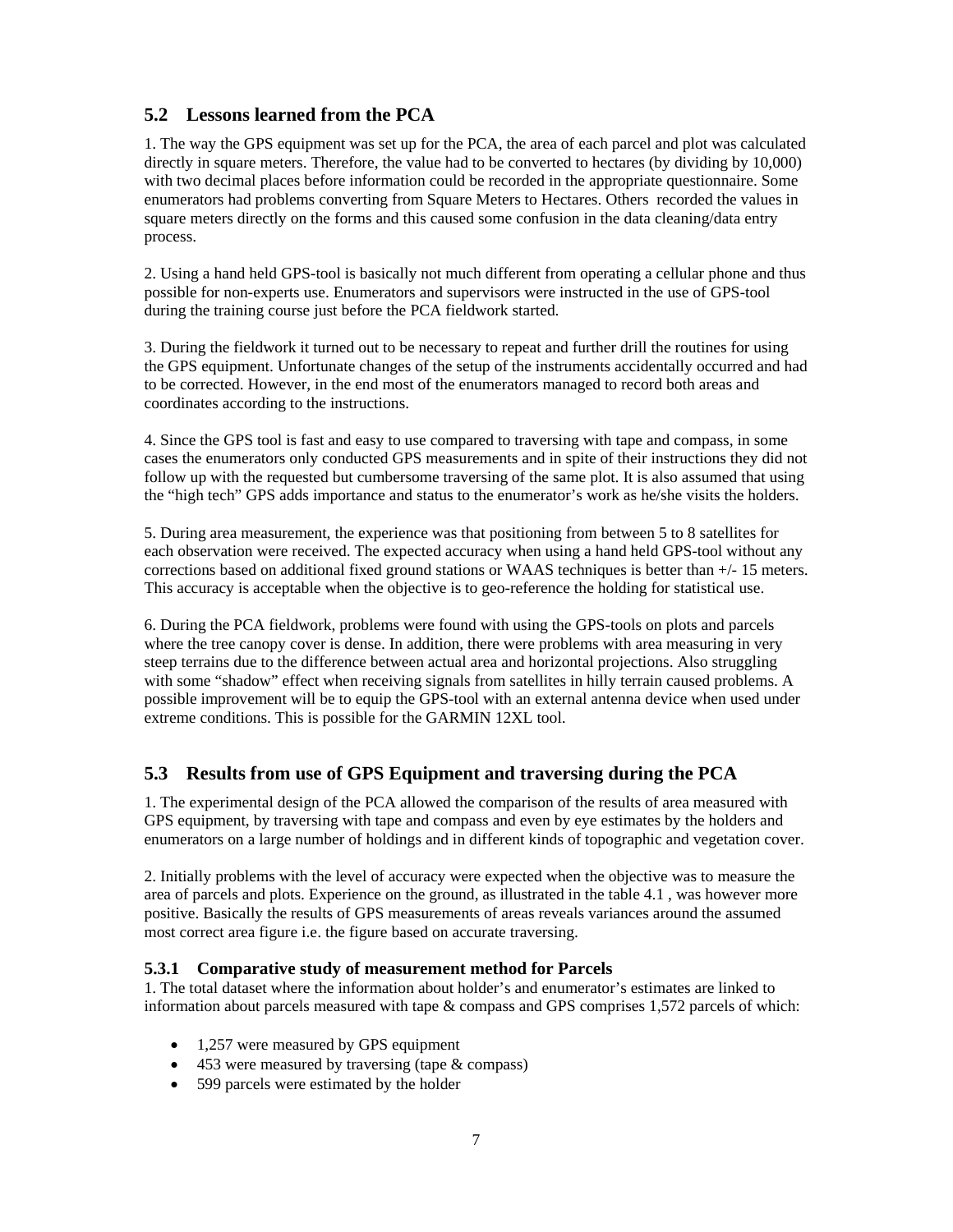• 990 parcels were estimated by the enumerator.

2. There were 430 observations where areas of parcels were measured by both the GPS equipment and by traversing (tape & compass). A paired T-test (see figure 5.2 and table 5.1-3) of this set of observations reveals that there is no statistically significant difference between the results of the two methods concerning parcels measured during the PCA filedwork 2003.

**Figure 5.2. Comparison of area measured by GPS tool and area measured by traversing. Parcels. PCA 2003** 



Area measured by GPS. Hectares

| Table 5.1. Paired Samples Statistics of parcel areas |  |  |  |  |  |  |  |  |  |
|------------------------------------------------------|--|--|--|--|--|--|--|--|--|
|------------------------------------------------------|--|--|--|--|--|--|--|--|--|

|                        | Mean N |      | Std.           | Std. Error |
|------------------------|--------|------|----------------|------------|
|                        |        |      | Deviation Mean |            |
| Pair 1 AREA TRAVERSING | 0.3757 | 430  | 0.77711        | .03748     |
| AREA GPS               | 0.3541 | -430 | 0.63427        | .03059     |

|        |                               |     | Correlation | Sig. |       |
|--------|-------------------------------|-----|-------------|------|-------|
| Pair 1 | AREA TRAVERSING<br>& AREA GPS | 430 | 0.653       |      | 0.000 |
|        |                               |     |             |      |       |

#### **Table 5.3. Paired Samples Test of parcel areas**

|        |                        | Paired<br><b>Differences</b> |           |                     |                 |                        | Df  | Sig.<br>$(2-tailed)$ |
|--------|------------------------|------------------------------|-----------|---------------------|-----------------|------------------------|-----|----------------------|
|        |                        | Mean                         | Std.      | Std. Error Mean 95% |                 |                        |     |                      |
|        |                        |                              | Deviation |                     | Confidence      |                        |     |                      |
|        |                        |                              |           |                     | Interval of the |                        |     |                      |
|        |                        |                              |           |                     | Difference      |                        |     |                      |
|        |                        |                              |           |                     | Lower           | Upper                  |     |                      |
| Pair 1 | <b>AREA TRAVERSING</b> | 0.0215                       | 0.60195   | 0.02903             |                 | $-0.0355$ 0.0786 0.742 | 429 | 0.459                |
|        | & AREA GPS             |                              |           |                     |                 |                        |     |                      |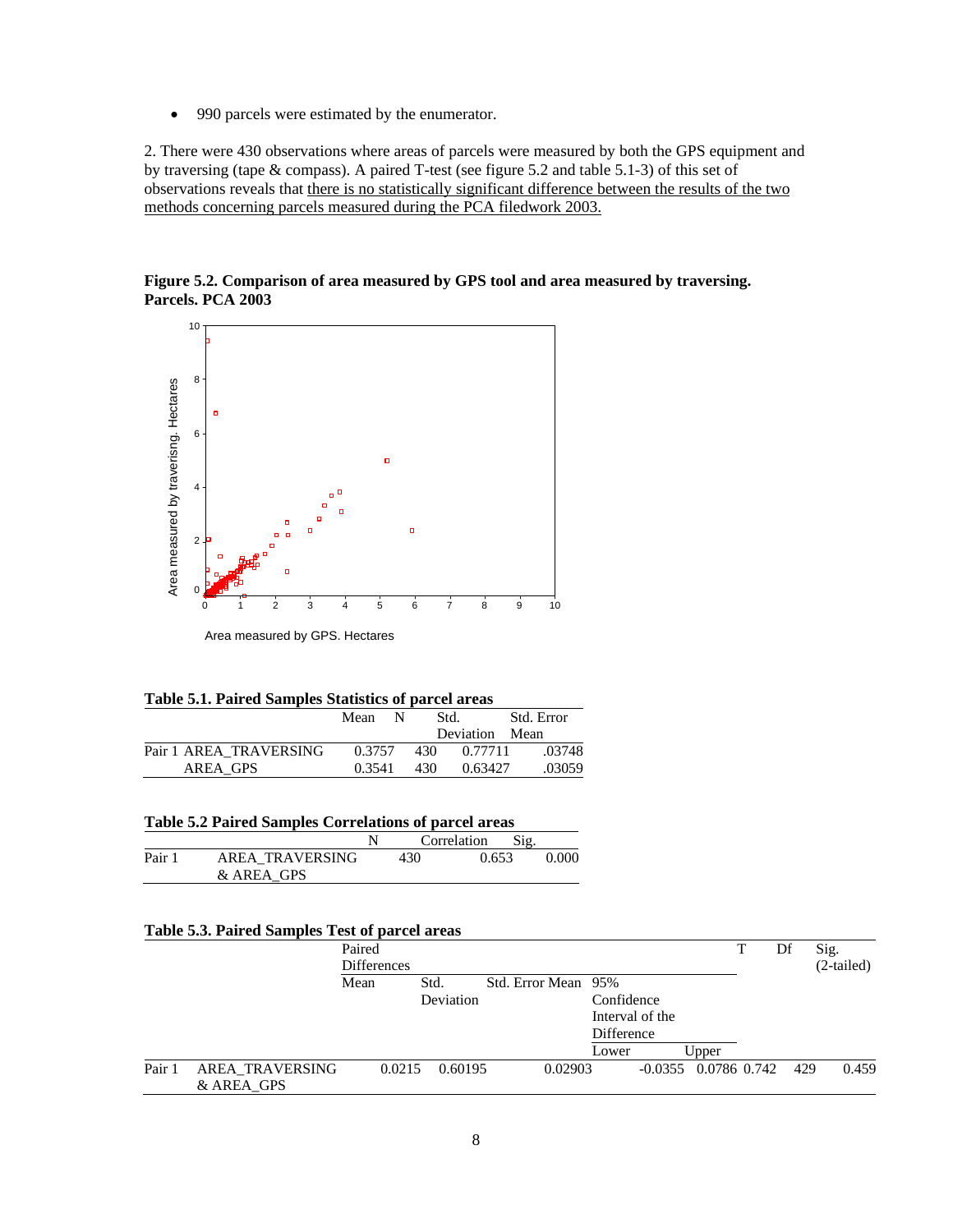3. Finally, a one-way ANOVA test was carried out to compare parcel areas measured by GPS tool, or by traversing and holders estimates. A total of 390 parcels were measured by all of these three methods. During data collection, all measurements below 100 square metres (0.01Ha) were rounded to 0.01Ha. So during the ANOVA, only areas larger than 0.01 hectare were included in the test. This avoids bias due to rounding of values for the smallest areas.

4. The results of this test is documented in table 5.4-6 below. Table 5.4 indicates that the Holders' estimates tended to be the highest, followed by the area measurement by traversing. However, as shown in Table 5.5, the differences were not statistically significant. A comparison between traversing and the GPS tool (Table 5.6) was highly non-significant. A comparison of traversing and Holders' estimates (Table 5.6) was only statistically significant at 9% level.

|                    | N    | Mean   | Std.<br>Deviation | Std. Error | 95% Confidence<br>Interval for Mean |                | Min  | Max   |
|--------------------|------|--------|-------------------|------------|-------------------------------------|----------------|------|-------|
|                    |      |        |                   |            | Lower<br>Bound                      | Upper<br>Bound |      |       |
| 1 Traversing       | 390  | 0.3866 | 0.80066           | 0.04054    | 0.3069                              | 0.4663         | 0.02 | 9.45  |
| 2 GPS              | 390  | 0.3486 | 0.59140           | 0.02995    | 0.2897                              | 0.4075         | 0.02 | 5.20  |
| 3 Holders estimate | 390  | 0.4955 | 1.19238           | 0.06038    | 0.3767                              | 0.6142         | 0.01 | 19.02 |
| Total              | 1170 | 0.4102 | 0.89816           | 0.02626    | 0.3587                              | 0.4617         | 0.01 | 19.02 |

**Table 5.4. Descriptive Statistics of Parcel Areas** 

**Table 5.5. One-Way ANOVA test. Comparison of Parcel Areas measured by Traversing, by GPS and holders' estimates** 

|                       | Sum of<br>Squares | df   | Mean Square |       | Sig. |
|-----------------------|-------------------|------|-------------|-------|------|
| <b>Between Groups</b> | 4.532             | ົ    | 2.266       | 2.818 | .060 |
| <b>Within Groups</b>  | 938.490           | 1167 | 0.804       |       |      |
| Total                 | 943.022           | 1169 |             |       |      |

| Table 5.6. Duncan Post Hoc Test of Homogenous Subsets. Parcel Areas measured by Traversing, |  |
|---------------------------------------------------------------------------------------------|--|
| by GPS and holder s' estimates                                                              |  |

|                    | N   |        | Subset for alpha = $.05$ |
|--------------------|-----|--------|--------------------------|
|                    |     |        |                          |
| 2 GPS              | 390 | 0.3486 |                          |
| 1 Traversing       | 390 | 0.3866 | 0.3866                   |
| 3 Holders estimate | 390 |        | 0.4955                   |
| Sig.               |     | 0.554  | 0.090                    |

Means for groups in homogeneous subsets are displayed.

a Uses Harmonic Mean Sample Size = 390.000.

#### **5.3.2 Comparative study of measurement method for Plots**

1. A one-way ANOVA test comparing plot areas measured by GPS tool, measured by traversing and holders' estimates was also conducted. Again, only plot areas larger than 0.01 hectares are included in the test.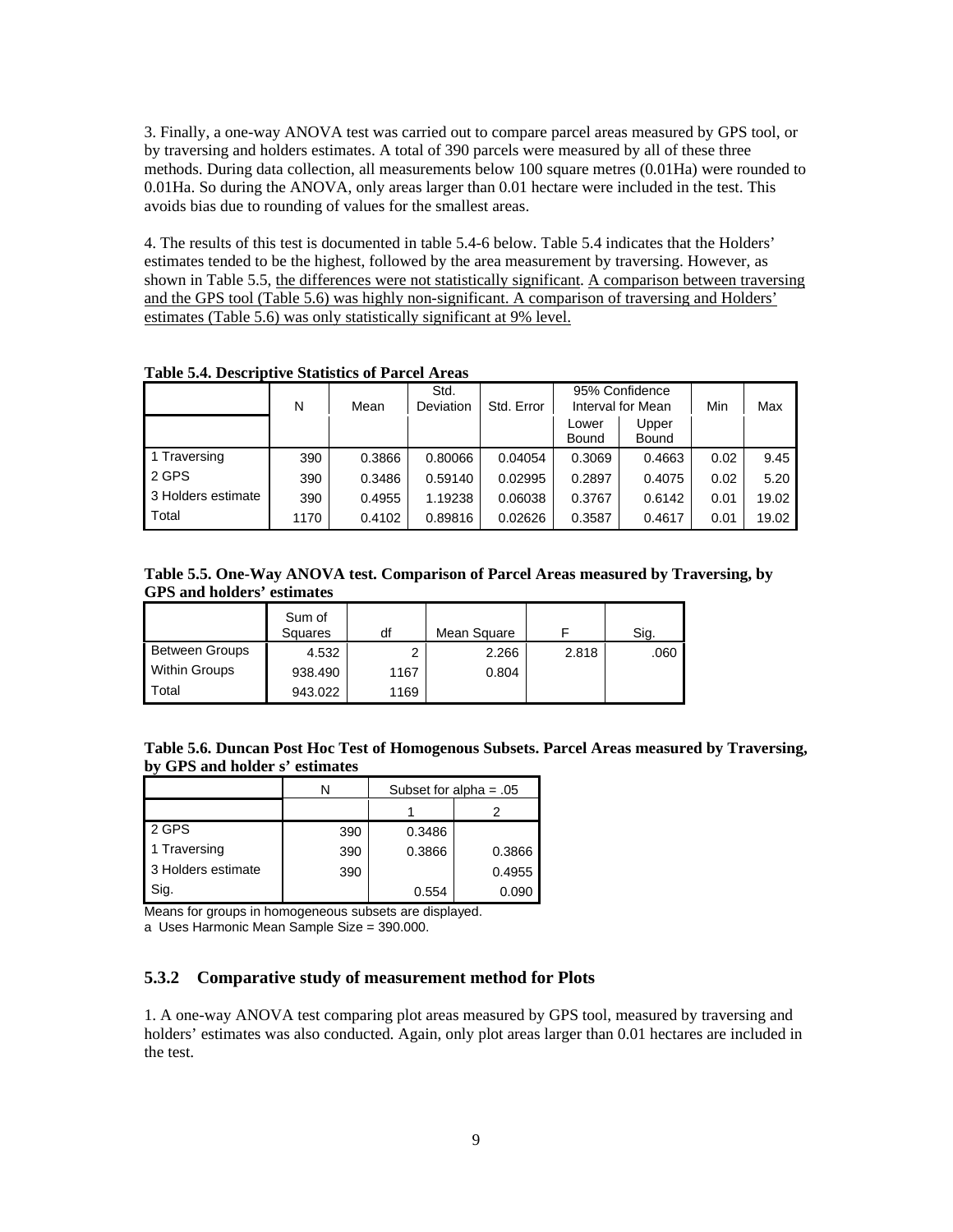2. A total of 672 plots were measured/estimated as larger than 0.01 hectares with all the three methods. The results from this test are documented in Tables 5.7-9 below and are similar to those for parcels. In Table 5.7, the holders' estimate is the highest. While in Table 5.8, the differences are only statistically significant at 9% level. In Table 5.9, the GPS tool and traversing are highly non-significant but traversing and holders' estimates are significantly different at the 11% level.

|                    | N    | Mean   | Std.<br><b>Deviation</b> | Std.<br>Error | 95% Confidence Interval<br>for Mean |                | Min  | Max   |
|--------------------|------|--------|--------------------------|---------------|-------------------------------------|----------------|------|-------|
|                    |      |        |                          |               | Lower<br>Bound                      | Upper<br>Bound |      |       |
| 1 Traversing       | 672  | 0.3370 | 1.71426                  | 0.06613       | 0.2071                              | 0.4668         | 0.02 | 28.40 |
| 2 GPS tool         | 672  | 0.2877 | 1.89170                  | 0.07297       | 0.1444                              | 0.4310         | 0.02 | 35.00 |
| 3 Holders estimate | 672  | 0.4915 | 1.70499                  | 0.06577       | 0.3624                              | 0.6206         | 0.01 | 25.60 |
| Total              | 2016 | 0.3721 | 1.77365                  | 0.03950       | 0.2946                              | 0.4495         | 0.01 | 35.00 |

**Table 5.7. Descriptive Statistics of Plot Areas** 

**Table 5. 8. One-Way ANOVA test. Comparison of Plot Areas measured by Traversing, by GPS tool and Holders' Estimates.** 

|                       | Sum of<br>Squares | df   | Mean Square |       | Sig.  |
|-----------------------|-------------------|------|-------------|-------|-------|
| <b>Between Groups</b> | 15.196            | າ    | 7.598       | 2.419 | 0.089 |
| <b>Within Groups</b>  | 6323.648          | 2013 | 3.141       |       |       |
| Total                 | 6338.844          | 2015 |             |       |       |

**Table 5. 9. Duncan Post Hoc Test of Homogenous Subsets. Plot Areas measured by Traversing, by GPS tool and Holders' Estimates** 

| AREA FOR            | N   | Subset for alpha = $.05$ |        |  |
|---------------------|-----|--------------------------|--------|--|
|                     |     |                          |        |  |
| 2 GPS Tool          | 672 | 0.2877                   |        |  |
| 1 Traversing        | 672 | 0.3370                   | 0.3370 |  |
| 3 Holders' estimate | 672 |                          | 0.4915 |  |
| Sig.<br>Level       |     | 0.611                    | 0.110  |  |

Means for groups in homogeneous subsets are displayed.

a Uses Harmonic Mean Sample Size = 672.000.

3. The total dataset where the information about holders' and enumerators' plot area estimates as well as crop information are linked to information about plots measured with tape & compass and GPS tool comprised 3,580 plots. Of these, 3,086 plots were measured by GPS tool (GPS area  $>=0.00$ ), 1,086 plots measured by traversing (tape & compass area >=0.00), whie 1,028 plots were estimated by the holder and finally 2,341 plot areas were estimated by the enumerator.

4. A total of 1,004 plots were found where area was both measured by the GPS tool and by Traversing (measured area both for GPS tool and by traversing >=0). Most of the measured plots were very small and in order to reveal possible differences between measurement of small and larger plots, the dataset for plots was divided into 2 strata; **Stratum 1** with plot areas at least 0.5 hectares (N=70) and **Stratum 2** with plot area size less than 0.5 hectares but more than 0.01Ha(N=934). The results of these T-tests are presented in Tables 5.11-13 and are all not statistically significantly different.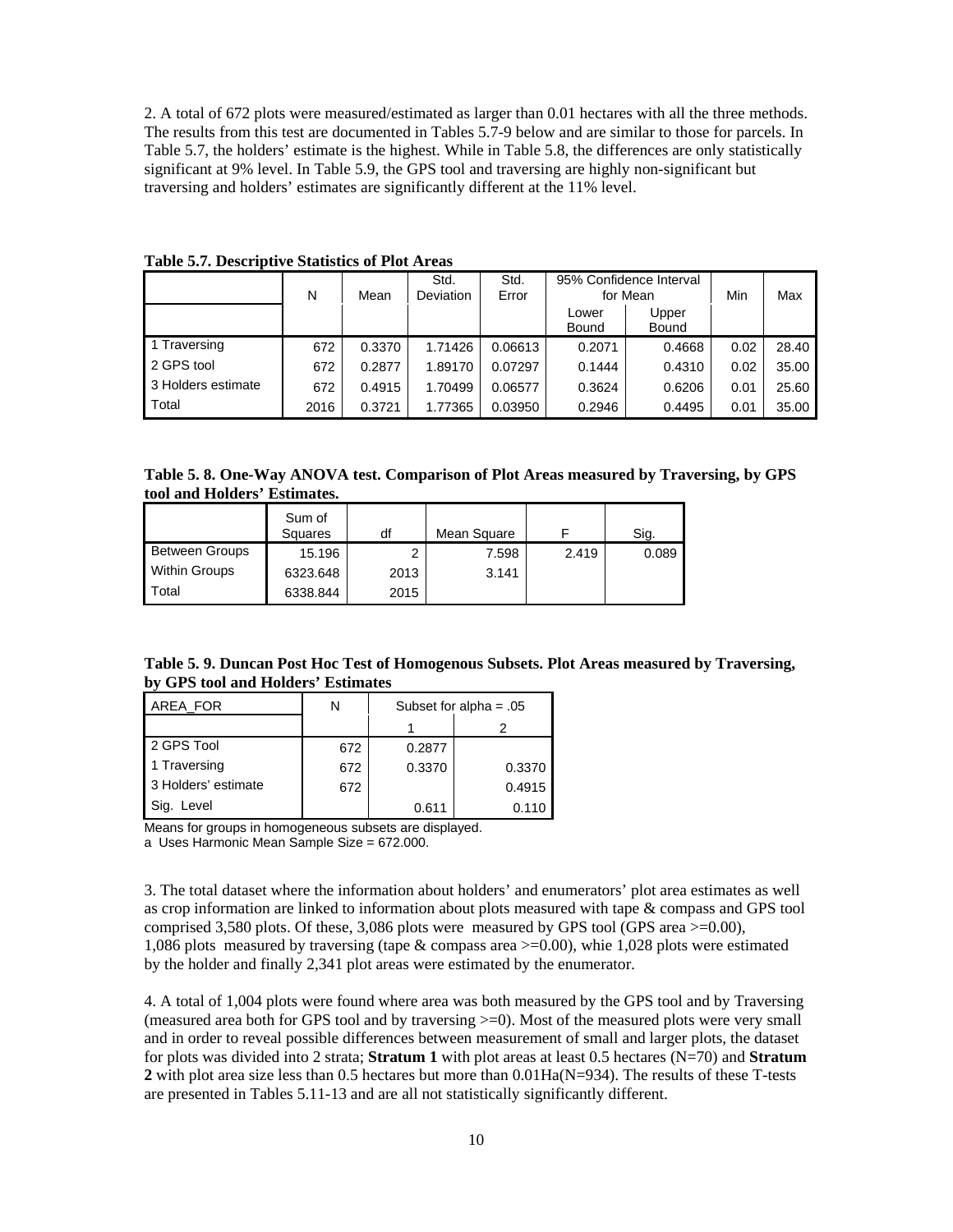|           |            | Mean   | N   | Std. Deviation | Std. Error<br>Mean |
|-----------|------------|--------|-----|----------------|--------------------|
| Stratum 1 | Traversing | 8.9251 | 70  | 14.37497       | 1.71814            |
|           | GPS        | 7.8983 | 70  | 14.29725       | 1.70885            |
| Stratum 2 | Traversing | 0.1441 | 934 | 0.57584        | 0.01884            |
|           | GPS        | 0.0894 | 934 | 0.09383        | 0.00307            |

**Table 5.11. Paired Samples Statistics of Plot Areas** 

#### **Table 5.12. Paired Samples Correlations of Plot Areas**

|           |     | Correlation | Sia.  |
|-----------|-----|-------------|-------|
| Stratum 1 | 70  | 0.897       | ስ ሰበር |
| Stratum 2 | 934 | 0.121       | 0.000 |

### **Table 5.13. Paired samples Test of Plota Areas**

|                      | <b>Paired Differences</b> |           |               |                                   | т      | Df    | Sig. (2-<br>tailed) |       |
|----------------------|---------------------------|-----------|---------------|-----------------------------------|--------|-------|---------------------|-------|
|                      |                           | Std.      | Std.<br>Error | 95% Confidence<br>Interval of the |        |       |                     |       |
|                      | Mean                      | Deviation | Mean          | <b>Difference</b>                 |        |       |                     |       |
|                      |                           |           |               | Lower                             | Upper  |       |                     |       |
| Stratum 1            | 1.0269                    | 6.49338   | 0.77611       | $-0.5214$                         | 2.5752 | 1.323 | 69                  | 0.190 |
| Stratum <sub>2</sub> | 0.0547                    | 0.57209   | 0.01872       | 0.0180                            | 0.0914 | 2.922 | 933                 | 0.004 |

5. The results from the paired T-test above indicates that traversing of the plots that are at more than 0.5 hectares, gives a slightly larger area per plot compared to the same plot area measured by GPS equipment. This tendency seems to be the same when plots with area size less than 0.5 hectares are measured. However, since the questionnaire only alowed for filling in of hectares with 2 decimals, this size group of small plots may have been disturbed by rounding-routines for the smallest areas measured i.e. those plot areas that were less than 0.01 hectares but rounded up and recorded as beeing equal to 0.01 hectares by the Enumerators.

### **5.4 Results of Comparison of Time use during PCA**

1. Timeuse for the different measurement methods was recorded by the enumerator during the fieldwork of the PCA. For all observations recorded, the average timeuse for traversing with tape and compass was three times as long per holding as when GPS equipment was used (table 5.14).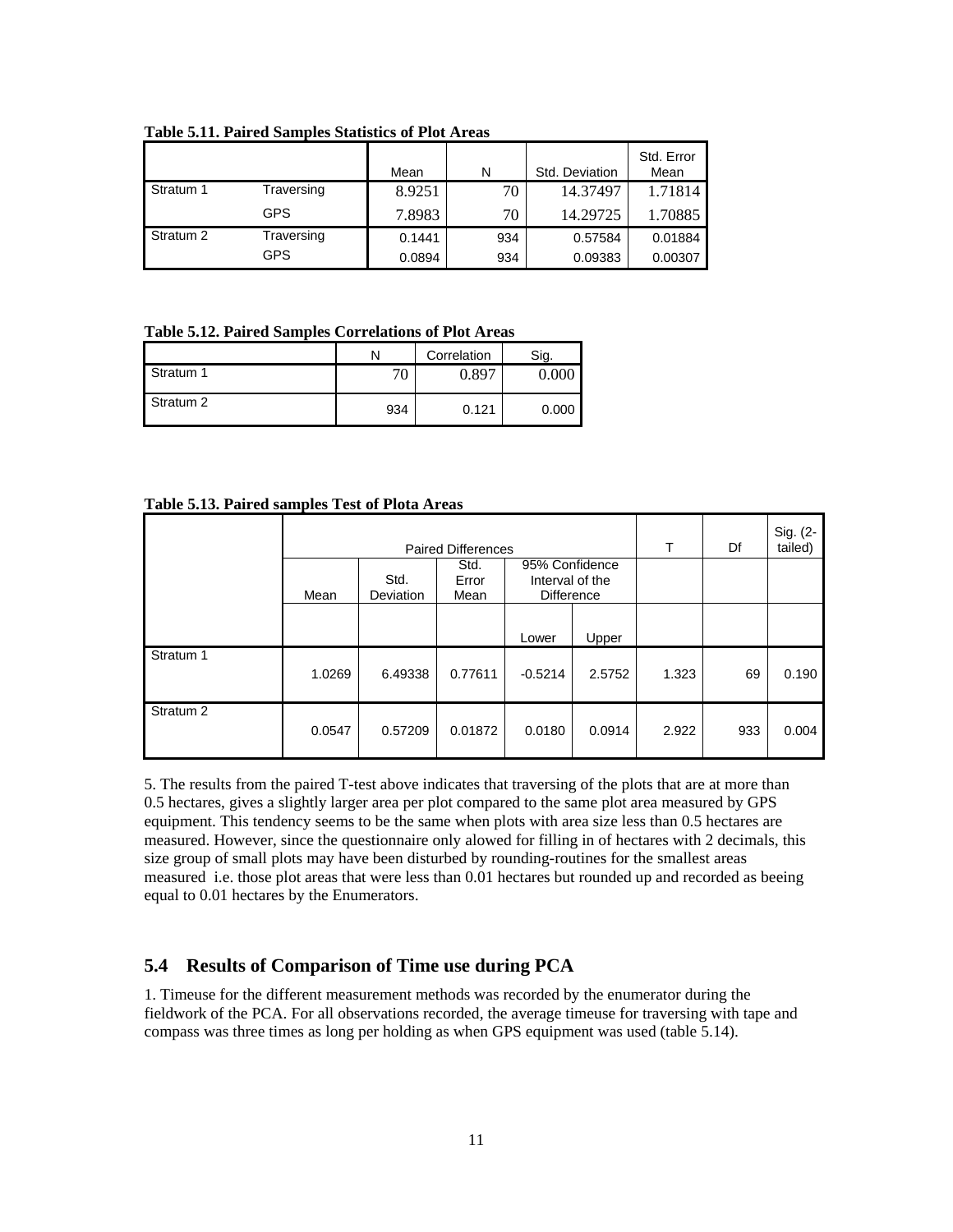|        |         | Traversing | <b>GPS</b> Tool     | Enumerators'<br>estimate |
|--------|---------|------------|---------------------|--------------------------|
|        |         |            | <b>Observations</b> |                          |
| N      | Valid   | 302        | 538                 | 448                      |
| N      | Missing | 476        | 240                 | 330                      |
|        |         |            | Minutes used        |                          |
| Mean   |         | 153.9      | 55.6                | 46.1                     |
| Median |         | 97.0       | 48.0                | 37.5                     |

#### **Table 5.14. All observations of time used. Traversing, GPS tool and Enumerators' Estimates. PCA 2003**

2. A subset of all observations was selected in order to compare observations about time use on those holdings where both GPS measurements and traversing with tape and compass was conducted. A paired T-test for this subset of 191 holdings reveals that time use for traversing was as much as 3 hours and 23 minutes or 3.5 times as much as when GPS tool was used (Table 5.4.2). Therefore it can be concluded that the GPS tool is a far more time-efficient method/tool than the tape and compass measured in terms of average time use per holding.

**Table 5.15. Comparison between time use for traversing and use of GPS. Paired T-test Samples Statistics. PCA 2003** 

|            | Mean<br>minutes<br>used | Comparable<br>observations<br>(N) | Standard. Standard<br>Deviation error for | the mean |
|------------|-------------------------|-----------------------------------|-------------------------------------------|----------|
| Traversing | 203.1                   | 191                               | 185.4                                     | 13.4     |
| GPS use    | 57.8                    | 191                               | 34 1                                      | 2.5      |

### **5.5 Comparison of costs of instruments**

1. Even simple handheld GPS tools are relatively expensive tools. The GPS equipment model used in the PCA was a Garmin 12 channel receiver with an approximate price of US\$150 per unit (2003 prices). During the PCA fieldwork, three enumerators shared two GPS tools. However, with good logistics, cost efficiency could be improved by letting even more enumerators share the same tools.

2. The use of batteries turned out to be high as it was agreed to change batteries when approximately two-thirds (2/3) of the energy was used. Since each GPS tool uses four (4) high quality AA batteries, the costs for power supply was considerable. The reccomended batteries cost an equivalent of US\$1.25 per pair compared to the more common ones which cost about USCents25. Clearly, this cost could be reduced by giving the equipment to the staff only when they are ready to carry out the area measurements. Also use of re-chargeable batteries may reduce the costs. The enumerators were instructed to switch off the equipment whenever not in use. It is however, not easy to know how well they followed this instruction.

3. For further work it should be experimented with rechargeable batteries as a more cost efficient option. However not all areas in Uganda have stable power supply so recharging can give some logistical problems.

4. Two GPS devices were lost during the project period due to unfortunate civil unrest in one of the enumeration areas. Such losses and cost will have to be expected to occur even more frequently in a full census since all districts shall be included.

5. The price of high quality tape and compass equipment is approximately 25 USD and 100 USD (compass including jacket) respectively. In addition a fairly expensive programable calculator is